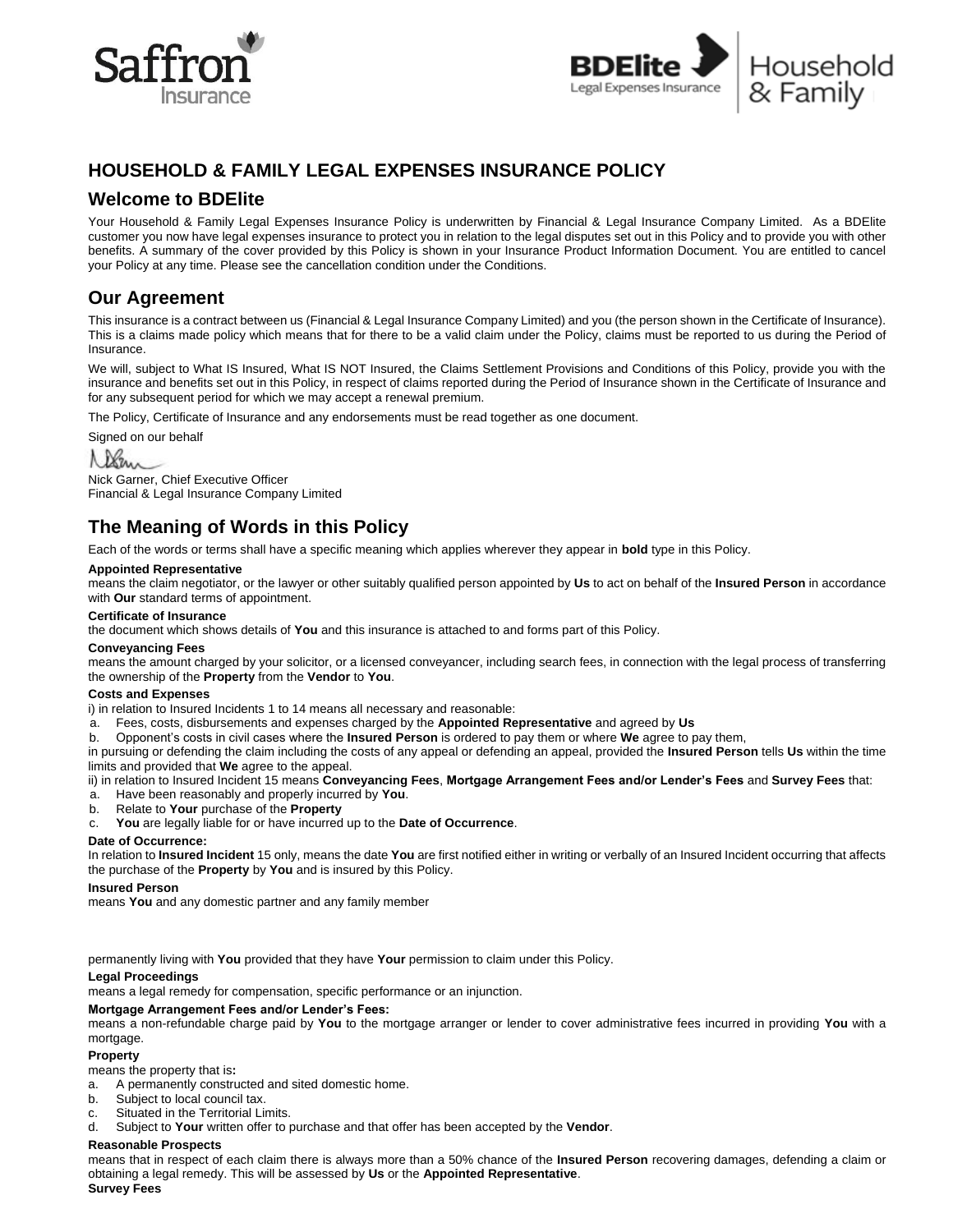means the amount paid by **You** to a qualified valuer or surveyor to carry out a Home Buyers' Report or valuation or structural survey of the **Property**.

### **Valuation Fees**

means the amount paid by you for the mortgage lender's valuation of the **Property**.

#### **Vendor**

means the party, having legal title, from whom **You** are buying the **Property**.

**We/Us/Our**

means Financial & Legal Insurance Company Limited.

**You/Your**

means the person or persons shown as the Policyholder in the

**Certificate of Insurance** attached to this Policy.

# **What IS Insured**

**We** will, subject to What IS NOT Insured, the Claims Settlement Provisions and Conditions of this Policy provide the insurance in relation to the Insured Incidents set out below.

Provided that:

- 1. **Reasonable Prospects** exist for the duration of the claim.
- 2. The claim is reported to **Us:**
	- a. During the Period of Insurance.
	- b. Immediately after the **Insured Person** became aware of circumstances which may give rise to a claim.
- 3. The **Insured Person** follows the advice provided to them by **Our** claim helpline.
- 4. The **Insured Person** seeks and continues to follow the advice from **Our** claim helpline.
- 5. During the course of any dispute from the date that the **Insured Person** became aware of the dispute and throughout the duration of the dispute the **Insured Person** keeps **Us** up to date with all developments and the **Insured Person** follows and continues to follow the advice from **Our** claim helpline.

**We** will not pay:

- a. In respect of any one claim and in total in any one Period of Insurance more than the relevant Limit of Liability and the annual aggregate limit shown in the Certificate of Insurance.
- b. The amount of any Excess shown in the Certificate of Insurance in respect of each claim.
- c. Any claim or incident which may lead to a claim, which the **Insured Person** knew about or ought reasonably to have known about before the start of this Policy.

# **Insured Incidents**

# **1. Personal Injury**

**We** will pay the **Costs and Expenses** in relation to the pursuit of **Legal Proceedings** in respect of any incident causing bodily injury or death to an **Insured Person.** 

Provided that the claim is the result of a sudden and specific incident.

**We** will not pay for any claim:

- a. Which develops gradually unless it is the result of a sudden and specific incident.
- b. Any claim arising from clinical and medical negligence.

# **2. Employment Disputes**

**We** will pay the **Costs and Expenses** arising from or relating to:

- a. A disciplinary investigatory or grievance procedure connected with an **Insured Person**'s contract of employment or the costs associated with a compromise agreement.
- b. The pursuit of a breach of contract which has commenced or has continued after termination of an **Insured Person**'s employment.
- c. Any opponents **Costs and Expenses** awarded by an Employment Tribunal that an **Insured Person** is ordered to pay.

# **3. Contract Disputes**

**We** will pay the **Costs and Expenses** for the pursuit of **Legal Proceedings** relating to an agreement or alleged agreement that an **Insured Person**  has entered into in a personal capacity for the buying or hiring of any goods or services.

Provided that the amount in dispute exceeds the amount shown in the Certificate of Insurance.

**We** will not pay for:

- a. Any claim relating to an **Insured Person**'s previous or current trade, business, occupation or profession.
- b. Any claim relating to any land or buildings other than **Your** main home.
- c. Any claim relating to animals, motorised vehicles (except for domestic gardening equipment and electric or motorised wheelchairs and invalid carriages not designed for road use), aircrafts, boats, windsurfers, boards, jet skis or any craft designed to be used on or in water, caravans, trailers and any accessories.
- d. Any claim relating to the settlement payable or the cover provided under an insurance policy.
- e. Any claim relating to a loan, pension, investment or any other borrowing or financial instrument.
- f. Any claim arising out of actual or alleged negligent advice, error or omission.
- g. Any claim relating to the construction, extension, alteration or conversion of any building where the contract value exceeds £5000including VAT.

# **4. Property Disputes**

**We** will pay the **Costs and Expenses** for the pursuit of **Legal Proceedings** relating to:

- a. An incident which causes or could cause physical damage to **Your** main home which is owned by **You** or for which **You** are legally responsible.
- b. Any unlawful interference of **Your** use, enjoyment or right of **Your** main home and the land on which **Your** main home is situated.
- c. The landlord's failure to maintain **Your** main home.

Provided that the amount in dispute exceeds the amount shown in the Certificate of Insurance.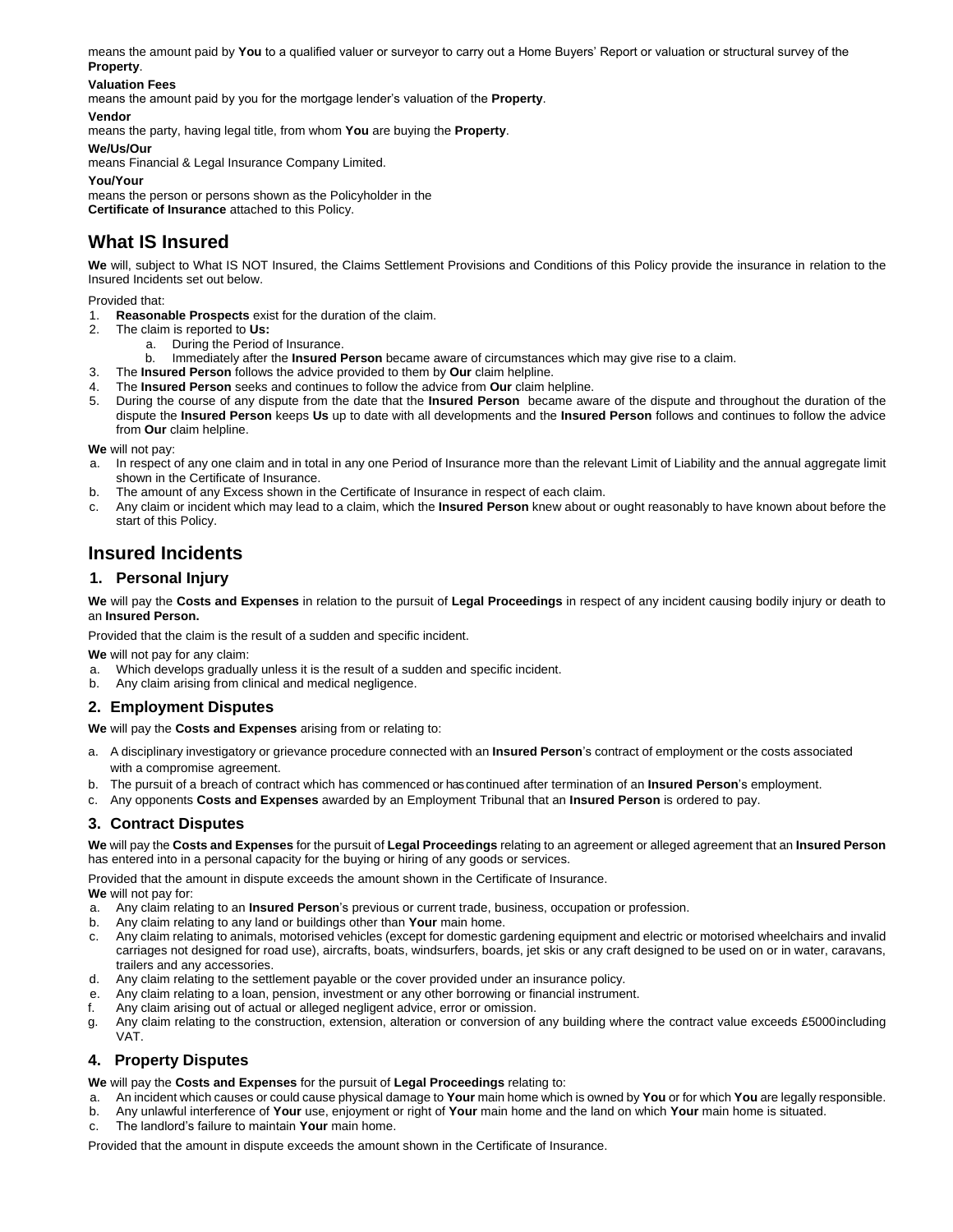**We** will not pay for:

- a. Any claim relating to an **Insured Person**'s previous or current trade, business, occupation or profession.
- b. Any claim relating to the rent, service and maintenance charges or renewal of a tenancy agreement.
- c. Any claim relating to a planning application or building permission.
- d. Any claim where the **Insured Person** is the landlord of the home or is leasing, sub-letting or renting out part of the home.
- e. Any claim relating to work done by any government or local authority unless the claim is for accidental physical damage to the home.
- f. Any claim relating to subsidence, heave, landslip, mining or quarrying.

# **5. Legal Defence**

**We** will pay the **Costs and Expenses** for defending an **Insured Person**'s rights relating to any prosecution in a criminal court arising from the sale or supply of privately owned goods.

**We** will not pay for:

- a. Any claim relating to an **Insured Person**'s previous or current trade, business, occupation or profession.
- b. Any claim relating to animals, motorised vehicles (except for domestic gardening equipment and electric or motorised wheelchairs and invalid carriages not designed for road use), aircrafts, boats, windsurfers, boards, jet skis or any craft designed to be used on or in water, caravans, trailers and any accessories.

### **6. Tax Protection**

**We** will pay the **Costs and Expenses** for representing an **Insured Person** in any appeal proceedings in the event of an investigation into the **Insured Person**'s personal tax affairs.

**We** will not pay for:

- a. Any claim relating to the tax affairs of a company or any claim if **You** are self employed, a sole trader or in a business partnership.
- b. Any claim relating to any investigation relating to or arising from tax avoidance and/or tax evasion.
- c. Any investigation dealt with by HMRC Special Compliance Office or the Revenue and Customs Prosecution Office.

# **7. Court Attendance**

For each day when an **Insured Person** is required to attend any court or tribunal at the request of an **Appointed Representative, We** will pay the actual loss of the salary or wages of an **Insured Person** for the time off work.

Provided that such salary or wages are not recoverable from the relevant court, tribunal or other party.

**We** will not pay for any loss incurred before a claim is made.

The requirement for **Reasonable Prospects** to exist for the duration of the claim does not apply to this Insured Incident.

### **8. Jury Service**

For each day when an **Insured Person** is required to attend jury service in the United Kingdom **We** will pay the actual loss of the salary or wages of an **Insured Person** for the time off work for jury service.

Provided that such salary or wages are not recoverable from the relevant court, tribunal or other party.

**We** will not pay for any claim where the date the **Insured Person** receives first notification of jury service or deferral of jury service is before the commencement of this Policy.

The requirement for **Reasonable Prospects** to exist for the duration of the claim does not apply to this Insured Incident.

### **9. Identity Theft**

- a. **We** will provide an identity theft resolution service should an **Insured Person** become or feel they have become the victim of identity theft during the Period of Insurance. The identity theft resolution service will provide:
	- Access to a private and confidential helpline should an **Insured Person,** regarding identity fraud, feel they have become the victim of identity theft.
	- Access to a personal identity theft adviser who will provide the **Insured Person** with specialist guidance and assist the **Insured Person**  in resolving the identity fraud.
- b. If an **Insured Person** becomes the victim of unlawful use of their personal identity as a result of theft or unauthorised use of their personal identity, **We** will pay:
	- The **Costs and Expenses** to reinstate the **Insured Person**'s identity.
	- The **Costs and Expenses** to defend any dispute between the **Insured Person** and any other party as a consequence of identity theft.
	- Any fees in relation to reapplying for any loan where an original loan application has to be resubmitted because of the identity theft relating to the **Insured Person**.

Provided that the **Insured Person** notifies the police and their bank, mortgage lender or any company with whom they have a loan within 24 hours of discovery of the identity theft or attempted identity theft.

**We** will not pay for:

- a. Any claim relating to an **Insured Person**'s previous or current trade, business, occupation or profession.
- b. Any identity theft committed by an **Insured Person**.
- The requirement for **Reasonable Prospects** to exist for the duration of the claim does not apply to this Insured Incident.

#### **10. Education Appeals**

**We** will pay the **Costs and Expenses** for representing an **Insured Person** in an appeal against the decision of a Local Education Authority (LEA) arising out of the LEA's failure to comply with its published admission policy which results in the refusal to accept the **Insured Person's** child or children at the state school of their preference.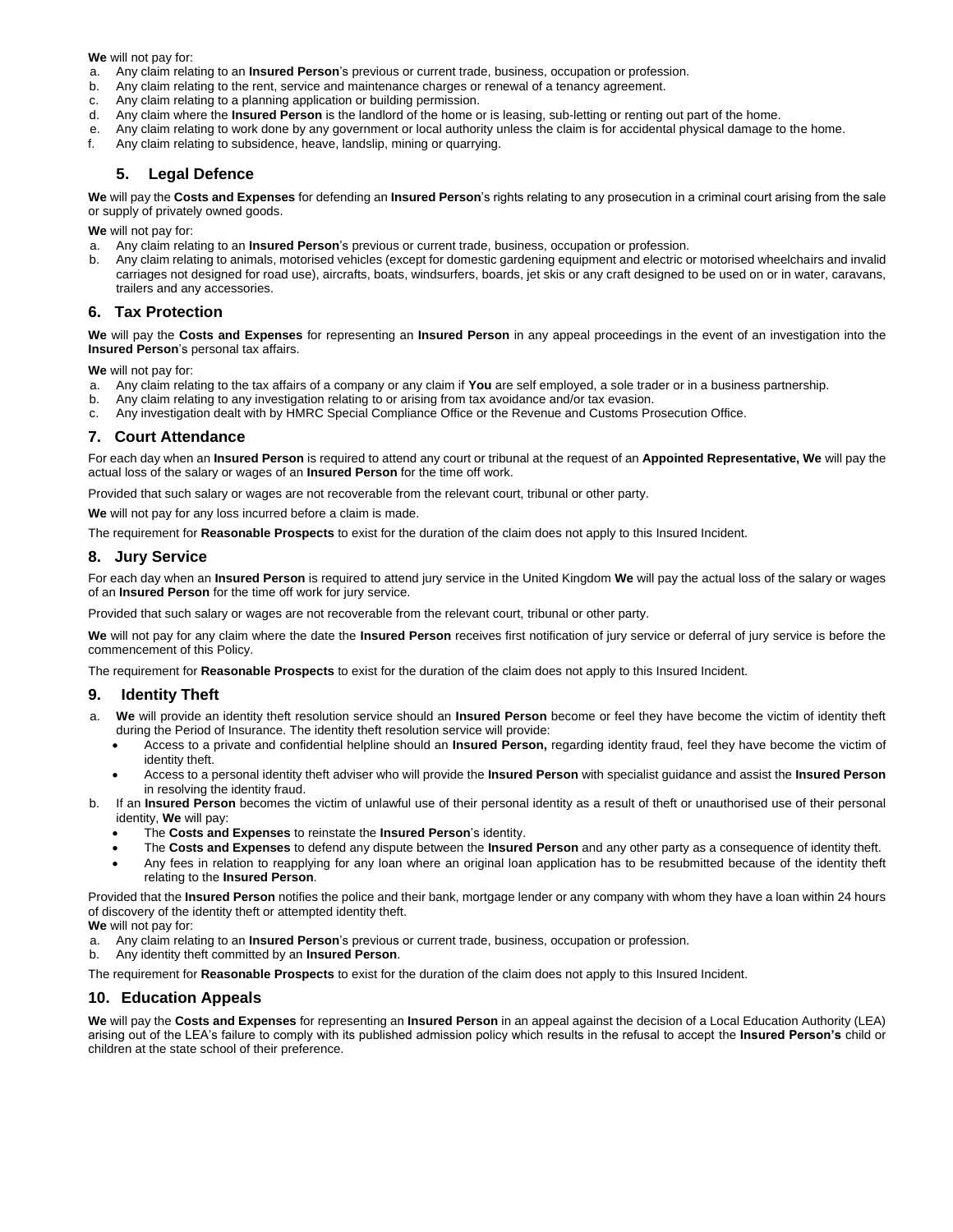**We** will not pay for:

- a. Any claim arising prior to the submission of an application to the school or LEA.
- b. Any claim for children under 5 years old other than for admission disputes arising where the entry shall be in the academic year prior to their fifth birthday.
- c. Any claim arising where acceptance at the school involves examinations or other selection criteria.
- d. Any claim involving schools which are not state schools falling under the LEA's jurisdiction or where responsibility for the allocation of places within the school does not rest with the LEA.
- e. Any claim where the procedure for appealing against the decision to refuse a place at the school has not been followed.
- f. Any claim arising from a claim where the child has been expelled, suspended or permanently excluded from another school.
- g. Any claim arising where the LEA's refusal occurred within the first 6months of the first Period of Insurance.

### **11. Probate Disputes**

**We** will pay the **Costs and Expenses** for the pursuit of **Legal Proceedings** relating to a probate dispute involving the will of the **Insured Person's** parents, grandparents, step-children or adopted children.

**We** will not pay for any dispute where a will has not been previously made, concluded or cannot be traced (intestate).

# **12. Vehicle Cloning**

We will pay the **Costs and Expenses** for defending an **Insured Person** in civil or criminal proceedings arising from the use of the **Insured** vehicle's identity by a third party without permission.

Provided that the amount in dispute exceeds the amount shown in the Certificate of Insurance.

We will not pay:

- a. Where the **Insured**'s vehicle identity has been copied by somebody living with **You.**
- b. Where **You** did not take reasonable precautions against the **Insured**'s vehicle identity being copied without **Your** permission.

### **13. Home Sale or Purchase Disputes**

**We** will pay the **Costs and Expenses** for the pursuit of **Legal Proceedings** relating to a contract for the sale or purchase of the **Insured Person's** home entered into by or on behalf of the I**nsured Person** against:

- 1. **Your** mortgage lender
- 2. A builder providing a warranty to the home or any built-in appliance.
- 3. The vendor of the home including taking **Legal Proceedings** to obtain vacant possession in the event of continued occupation of the home by the vendor.
- 4. The removal firm contracted to move **Your** household possessions.
- 5. A solicitor or licensed conveyance acting on **Your** behalf.
- 6. A property valuer or surveyor acting on **Your** behalf or on behalf of **Your** mortgage lender.
- 7. The public utility responsible for the connection of electricity, gas, water, sewage or telephone services to the home.

**We** will not pay for:

- a. Any claim relating to the failure to complete the purchase of the home when the **Insured Person** decides to withdraw from the transaction.
- b. Any claim relating to a home purchased before the commencement of this Policy.
- c. Any claim relating to the purchase of any property which is not the Insured Person's principal permanent place of residence.

#### **14. Data Protection**

We will pay the **Costs and Expenses** for an **Insured Person** to pursue civil proceedings against a person or organisation for a breach of data protection legislation which has resulted in an **Insured Person** suffering a financial loss.

**We** will not pay for:

c. Any claim relating to an **Insured Person**'s previous or current trade, business, occupation or profession.

### **15. Homebuyers Protection**

**We** will pay the **Costs and Expenses** following **Your** purchase of the **Property** failing as a result of;

#### **1. Withdrawal from the sale by the Vendor because of Gazumping**

The Vendor withdrawing from the sale following receipt and acceptance of an alternative offer providing that the alternative offer is at least £1,000 greater.

**2. Withdrawal from the sale by the Vendor for other reasons**

The Vendor withdrawing from the sale for other reasons other than set out in 1. above and which are beyond Your control.

#### **3. Adverse Legal Search**

An adverse legal search which results in You being unable or unwilling to continue with the purchase.

#### **4. Property Valuation**

The lender's valuation of the Property being less than 90% of the amount You have offered.

#### **5. Structural defects**

Structural defects leading to a revised valuation of the Property being at least 10% below the amount You have offered.

#### **6. Terminal Illness**

You are diagnosed with a terminal illness and are unable or unwilling to continue with the purchase.

#### **7. Redundancy**

You are given notice of redundancy and You are unable or unwilling to continue with the purchase, providing You are not self-employed, You are not a company director or partner in a firm giving notice of the redundancy or where the redundancy is voluntary.

#### **8. Damage to the Property**

The Property sustains damage during the Period of Insurance where the cost of rectification work exceeds 10% of the Property value.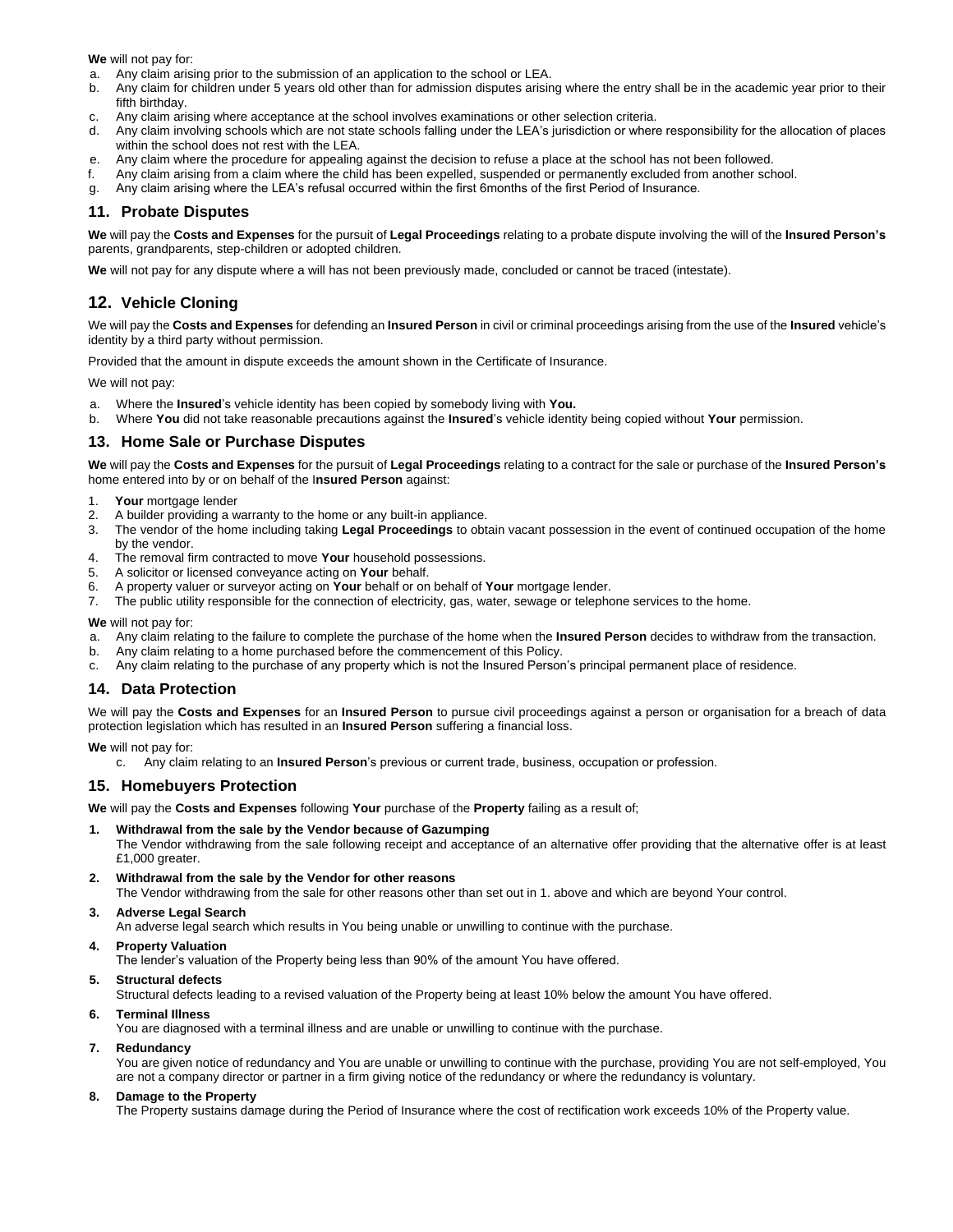#### **Provided that:**

- a. The **Date of Occurrence** is during the Period of Insurance**.**
- b. **You** do not deliberately and knowingly cause a delay or use unreasonable behaviour that results in the failed purchase.
- c. The purchase of the **Property** is not subject to a contract race or sealed bids.
- d. **You** are using a solicitor or licensed conveyancer to conduct the conveyancing of the **Property.**
- e. **You** have had a survey carried out on the **Property.**
- f. **You** have made an offer to purchase the **Property** and that offer has been accepted by the **Vendor** in writing.
- g. An application for any mortgage on the **Property** has been agreed in principle.
- h. The Policy is issued no later than the date on which **You** first instruct a solicitor or licensed conveyance.

# **What IS NOT Insured**

The following are not insured by this Policy:

#### **1. Prior Claims**

Any claim or incident which may lead to a claim and which the **Insured Person** knew about or ought reasonably to have known about before the start of this Policy.

#### **2. Prior Costs**

**Costs and Expenses** incurred before the **Period of Insurance**.

#### **3. Your withdrawal**

**Costs and Expenses** if **You** withdraw from the purchase of the **Property** for reasons other than those insured by this Policy.

**4. Previous survey**

**Costs and Expenses** if Y**ou** are aware of a previous survey having been carried out to the **Property** up to 90 days prior to the start of the Period of Insurance that might give reasonable cause for the purchase to fail.

**5. Prior circumstances**

**Costs and Expenses** if **You** are aware, or ought reasonably to have been aware, prior to the Period of Insurance**,** of any circumstances which could lead to a claim.

#### **6. Delay and unreasonable behaviour**

**Costs and Expenses** if **You** deliberately and knowingly cause a delay or use unreasonable behaviour that results in the failed purchase.

**7. Refund**

**Costs and Expenses** where **You** are able to obtain a refund.

- **8. Property use**
- **Costs and Expenses** where the P**roperty** will be used for business or commercial purposes.

#### **9. Permanent construction**

**Costs and expenses** where the **Property** is not a permanently constructed and sited domestic home.

#### **10. Obtaining information**

Any costs incurred by **You** in obtaining information in support of **Your** claim under this Policy.

#### **14. Flood**

In relation to Insured Incident 15 only, any claim arising from or relating to flooding or the risk of flooding.

#### **15. Motor Vehicles**

Any claim relating to a motor vehicle owned, driven, used, hired, leased, sold or purchased by an **Insured Person**.

#### **16. Dishonesty, Violence and Fraud**

- Any claim:
- (a) Involving actual or alleged dishonesty or violence by the **Insured Person.**
- (b) Or statement which is overstated, false or fraudulent.
- **We** will have the right to refuse to pay a claim or to void this insurance from the date of the act.

#### **17. Judicial Review, Mediation or Arbitration, Marital or Family Disputes, Intellectual Property, Libel and Slander, Share Options, Pensions and Date Change, Mortgage Lender Disputes**

Any claim directly or indirectly relating to or resulting from:

- a. A judicial review.
- b. Mediation and arbitration.
- c. Divorce, matrimonial matters, cohabitation, maintenance, custody or access.
- d. Copyrights(s), trademark(s), merchandise mark(s), registered design(s) or other intellectual property rights or secrecy and confidentiality agreements.
- e. Libel or slander.
- f. Any share option or pension scheme or policy.
- g. Any device failing to recognise, interpret or process any date as its true calendar date.
- h. Any dispute arising from a dispute between the **Insured Person** and any agent or mortgage lender.

### **18**. **Bankruptcy, liquidation or receivership**

 Any claim where the **Insured Person** is bankrupt, in liquidation, has made an arrangement with his or her creditors, has entered into Deed of Arrangement or where part or all of the **Insured Person**'s affairs or property are in the care or control of a receiver or an administrator.

#### **19**. **Other Insurance**

Any **Costs and Expenses**, which can be recovered by an **Insured Person** under any other insurance or which would have been covered if this insurance did not exist except for any amount in excess of that which would have been payable under such insurance(s).

### **20**. **Fines and penalties**

Fines, damages or other penalties, which the **Insured Person** is ordered to pay by a court or other authority.

### **21**. **Disputes with Us**

Any claim against **Us** or BDElite Ltd.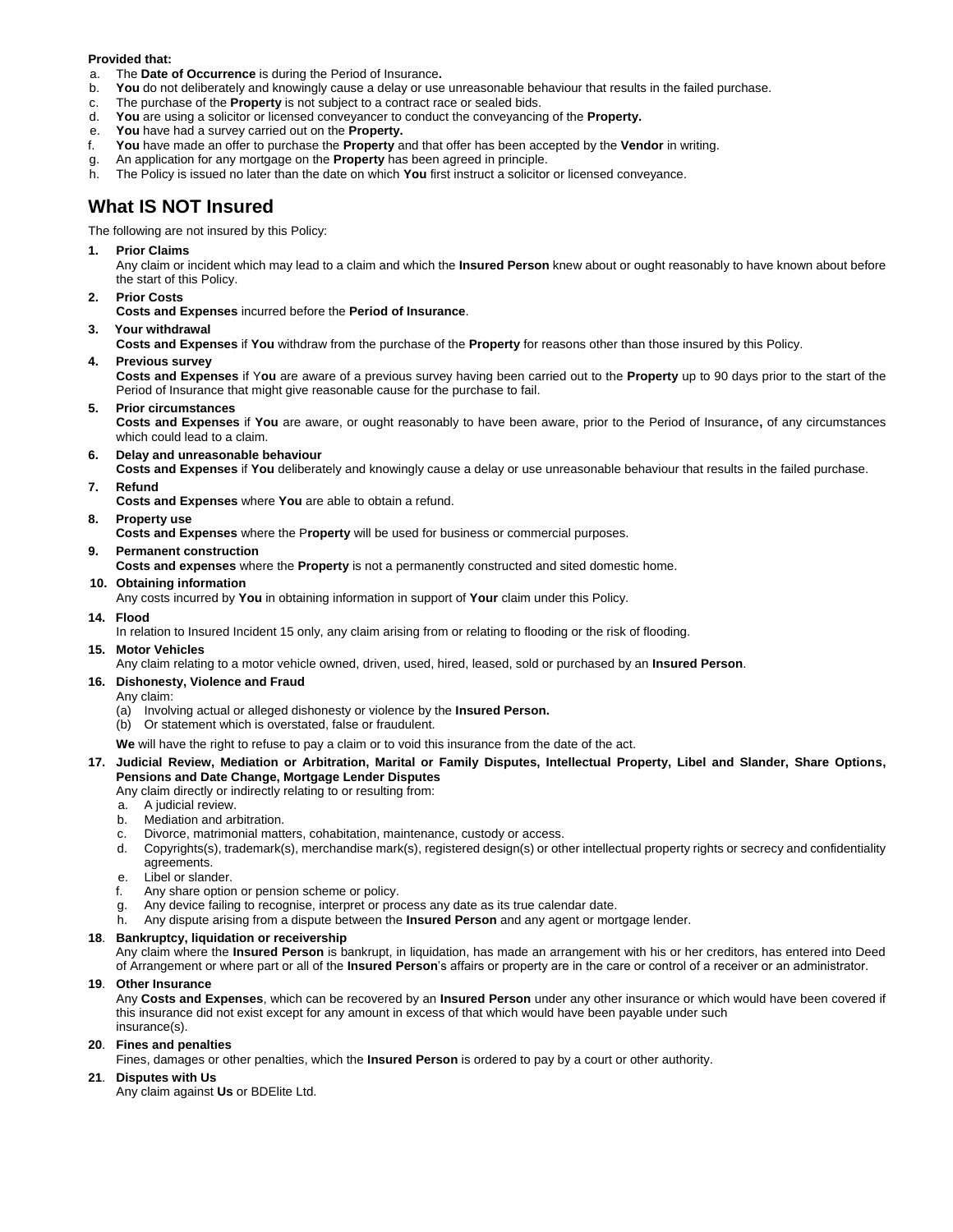### **22. War Risks**

Any claim arising from any consequence of war, invasion, act of foreign enemy, hostilities (whether war be declared or not), civil war, rebellion, revolution, insurrection or military or usurped power, confiscation, requisition, terrorism or alleged acts of terrorism as set out in the Terrorism Act 2000 or damage to property by or under the authority of any government, public or local authority.

#### **23. Radioactive Contamination and Pressure Waves**

Any claim, which arises from or is directly or indirectly caused by, contributed to, by or arising from any of the following, or from any similar reaction or event:

- a. Ionising radiations or contamination by radioactivity from any nuclear fuel or from any nuclear waste from the combustion of nuclear fuel.
- b. The radioactive, toxic, explosive or other hazardous properties of any explosive nuclear assembly or nuclear component of such assembly.
- c. Pressure waves caused by aircraft or any other airborne devices travelling at sonic or supersonic speeds.

#### **24**. **Territorial Limits**

- Any claim:
- a. Where the dispute is pursued outside the jurisdiction of a court or other body within the United Kingdom, the Channel Islands or the Isle of Man.
- b. Which occurs outside the United Kingdom, the Channel Islands or the Isle of Man.
- c. Where the **Insured Person** permanently lives outside the United Kingdom, the Channel Islands or the Isle of Man.

#### **25**. **Proportionality**

Any claim where, in **our** opinion, the value/amount in dispute is disproportionate to the time and **Costs and Expenses** involved in its pursuit.

# **Claim Settlement Provisions**

#### 1. **Reasonable Precautions**

The **Insured Person** must take all reasonable precautions to reduce or remove the risk of a claim and not take any deliberate acts, which will result in a claim.

2. **When You must report a claim to Us**The **Insured Person** must tell **Us** immediately of any circumstances which may give rise to a claim.

#### 3. **Acceptance of claim**

On receipt of the claim it will be assessed and dealt with by **Our** in house claims negotiators and, if appropriate and if **Reasonable Prospects** exist, **We** will then instruct an **Appointed Representative** to handle the claim on behalf of the **Insured Person**. If there is a dispute as to whether **Reasonable Prospects** exist, **We** may require the **Insured Person**, at the **Insured Person**'s own expense, to obtain Counsel's opinion as to the merits of the case. The costs will be refunded to the **Insured Person** if Counsel's opinion shows clearly that there are merits in proceeding.

#### 4. **Conduct of the Claim**

- *(i)* **We** will be entitled:
	- To have direct contact with the **Appointed Representative**.
		- To take over and conduct in the **Insured Person**'s name any claim or **Legal Proceedings** at any time and negotiate any claim on behalf of the **Insured Person**.
		- To refuse to accept a claim or continue with a claim where the **Insured Person** does not take reasonable care not to make a misrepresentation or has failed to supply relevant information and supporting evidence to **Us** or the **Appointed Representative**.
- *(ii) What the Insured Person must do:* 
	- Provide, at the **Insured Person**'s own expense, the **Appointed Representative** and **Us** with any proof, evidence, certificates and assistance as **We** may reasonably ask for in connection with the claim, including proof as to whether **Reasonable Prospects** exist.
	- Cooperate fully with the **Appointed Representative** and **Us** and provide, within a reasonable time avoiding any unnecessary delays, any relevant requested information and documentation in relation to the claim.
	- Take all reasonable steps to recover **Costs and Expenses** and to minimise the amount payable under this Policy.
	- Take all reasonable steps to resolve disputes, which otherwise may give rise to a claim.
	- Notify **Us** and the **Appointed Representative** immediately of any offer to settle a claim and of any payments into court.
	- Tell the **Appointed Representative** to have **Costs and Expenses** taxed, assessed and audited at **Our** request.
- *(iii) What the Insured Person must not do:*
	- Withdraw from any claim or **Legal Proceedings** or withdraw instructions from **Us** or the **Appointed Representative** without **Our** consent.
	- Pursue a claim in any way against the advice or instructions from **Us** or the **Appointed Representative**.
	- Incur any **Costs and Expenses** without **Our** consent or the consent of the **Appointed Representative**.
	- Agree to settle any claim on any basis or reject any offer to settle a claim, without **Our** consent or the consent of the **Appointed Representative**.

**We** will be entitled to be reimbursed by the **Insured Person** for any **Costs and Expenses** previously agreed or paid to or on behalf of the **Insured Person** if the **Insured Person** breaches any of the conditions in *(ii)* and *(iii)* above.

#### **5. Payment instead of pursuing or defending a claim**

At any time, **We** will be entitled to pay the reasonable amount of damages claimed if in **Our** opinion this would be a more economical solution. **6. Legal Proceedings**

Any **Legal Proceedings** must be dealt with in the jurisdiction of a court or tribunal in the United Kingdom, the Channel Islands or the Isle of Man.

#### **7. Choice of Appointed Representative**

If there is a conflict of interest, or if the claim is not settled by negotiation and it then becomes necessary to start court proceedings, only then will the **Insured Person** be entitled to choose their own lawyer for **Us** to instruct as the **Appointed Representative** to handle the claim.

Where **we** have agreed someone other than our nominated **Appointed Representative** may act for the **Insured Person**, **we** will not pay any sums in excess of what **we** would have paid to an **Appointed Representative** that **we** would have appointed to undertake the same work, which is currently set at an hourly rate of £125 + VAT.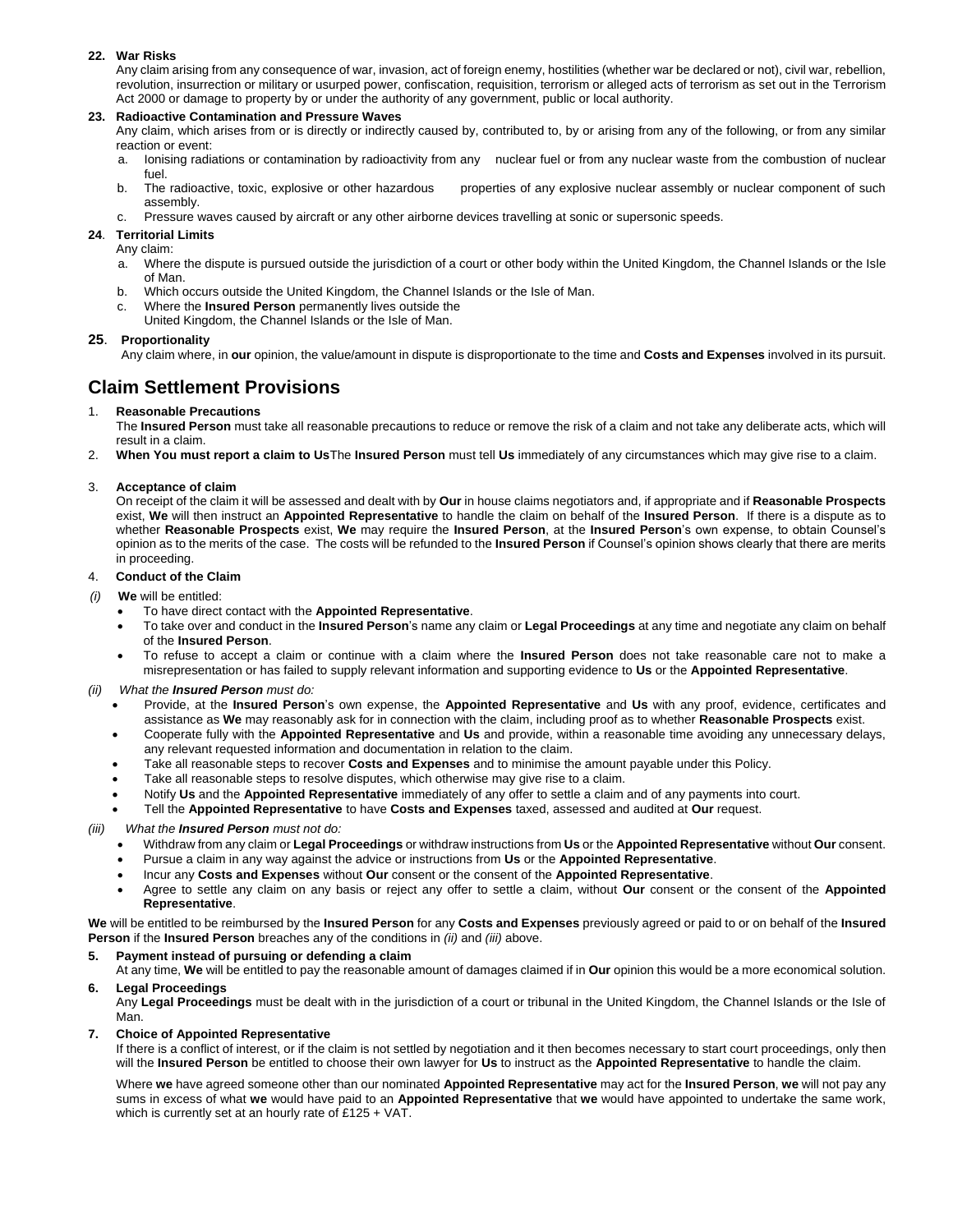# **Conditions**

### 1. **Observance of Terms**

Anyone making a claim under this Policy must have **Your** permission and observe the terms under this Policy.

#### 2**. Cancellation**

**You** may cancel the Policy at any time. If **You** wish to cancel the Policy **You** must contact **Your** insurance adviser. **We** may cancel this Policy at any time provided that **We** give **You** 7 day's notice of cancellation and there is a valid reason for doing so. Valid reasons for cancellation include, but are not limited to, fraud and dishonesty. If **We** cancel the Policy **We** will write to **You** at **Your** address shown in **Our** records.

#### 3. **Arbitration**

Any dispute or difference of any kind between **Us** and an **Insured Person** will be referred to arbitration by a single arbitrator who will be either a barrister or solicitor. If the parties are unable to agree on the appointment of an arbitrator, all parties agree to accept an arbitrator nominated by the President of Chartered Institute of Arbitrators. The arbitrator's decision will be final and binding on all parties and the unsuccessful party shall be responsible for any costs incurred by the successful party in the arbitration proceedings as well as their own costs.

#### 4. **Assignment**

This insurance is between and binding upon **Us** and **You** and **Your** respective successors in title, but this insurance may not otherwise be assigned by **You** without **Our** prior written consent.

#### 5. **Third Party Rights**

Unless stated expressly in this insurance, nothing in this insurance will create any rights in favour of any person pursuant to the Contracts (Rights of Third Parties) Act 1999.

6. **Waiver**

If **We** or any **Insured Person** fail to exercise or enforce any rights conferred on them by this insurance, the failure to do so will not be deemed to be a waiver of, nor will it bar the exercise or enforcement of, such rights at any subsequent time.

#### 7. **Recoveries**

**We** reserve the right, at **Our** own expense, to take proceedings in the name of the **Insured Person** to recover any payment made under this Policy. If an **Insured Person** recovers **Costs and Expenses** previously paid under this Policy such **Costs and Expenses** must be repaid immediately to **Us.**

#### 8. **Governing Law**

This Policy is subject to the law applicable to **Your** place of residence in the United Kingdom, the Isle of Man or the Channel Islands.

# **Financial Service Compensation Scheme**

Financial & Legal Insurance Company Limited are covered by the Financial Services Compensation Scheme, established under the Financial Services and Markets Act 2000 (the "Compensation Scheme"). If Financial & Legal Insurance Company Limited are unable to meet their obligations under this Policy an **Insured Person** may be entitled to compensation from the Compensation Scheme.

# **Helpline Services**

An **Insured Person** has access to the Helpline Services listed below 24 hours a day, 365 days a year. Please note that in some cases, depending on the type of advice required and time of call, a call back may need to be arranged.

If an **Insured Person** needs to use the Helpline Services, please have ready your policy number and the name of the organisation who provided you this insurance.

To help us monitor and improve service standards, calls may be recorded. Please note that you will be required to provide personal details in order to make use of our Helpline Services. Our Helpline Services teams will use your personal data, such as date of birth, so that they can confirm your identity during subsequent calls, as this helps them protect your confidentiality.

### **Personal Legal Advice Helpline**

Provides an **Insured Person** with confidential telephone legal advice on personal legal matters subject to the law of the United Kingdom of Great Britain and Northern Ireland.

Please note the personal legal advice helpline is not intended to replace the services of a solicitor, but rather to assist you to identify the legal issues at hand, consider your legal rights and what courses of action are available to you and whether you need to consult a solicitor. The helpline can provide general advice only and cannot assist with complex legal matters which may require the review of documentation or specific legislation. General advice may be limited to signposting and referring the caller to other appropriate agencies, or recommending a specialist solicitor for further assistance, which may include considering policy cover under this insurance.

To use the personal legal advice helpline, please call **0333 321 4252**.

### **Personal Tax Advice Helpline**

Provides an **Insured Person** with confidential telephone advice on personal tax matters subject to the laws of the United Kingdom of Great Britain and Northern Ireland. Please also refer to advice requirements for cover to apply under Insured Incident 7. Tax Protection.

Operates between the hours of 9:00 – 17:00 Monday to Friday, excluding Bank Holidays, however Call Back requests can be made 24/7 with the initial triage team.

To use the personal tax advice helpline, please call **0333 321 4252.**

Please note that using the Helpline Services, where obtaining legal or tax advice, does not constitute notification of a claim.

We cannot be held responsible if any of the Helpline Services become unavailable for reasons outside of our control.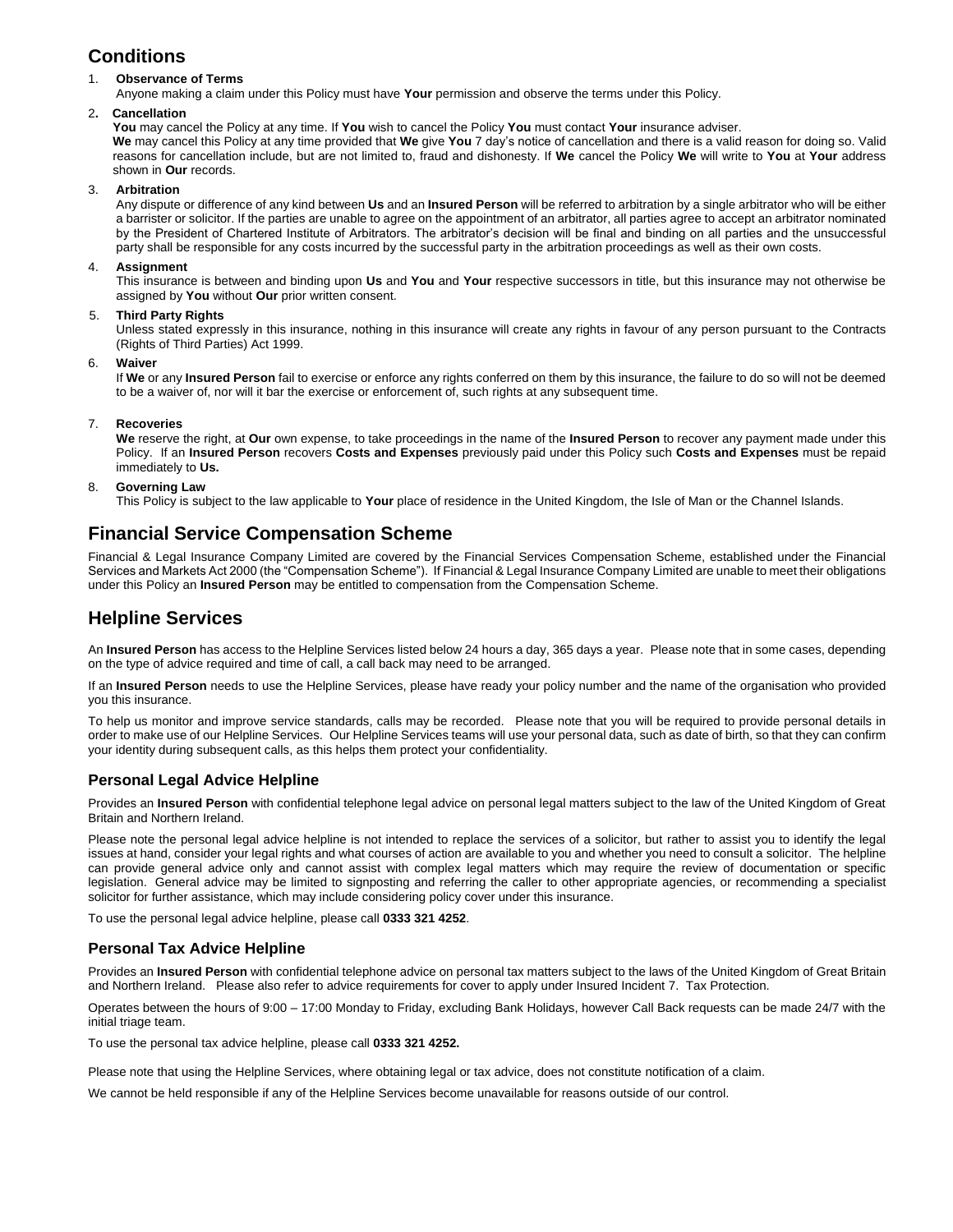# **Data Protection**

### **Data Protection**

**We** take your data privacy seriously. How **We** use and look after the personal information is set out below.

BDElite Limited and Financial & Legal Insurance Ltd. are the Joint Data Controllers and under this section **We/Us/Our** includes BDElite Ltd. Information may be used by **Us**, agents and service providers for the purposes of insurance administration, underwriting, claims handling or for statistical purposes. The lawful basis for the processing is that it is necessary for **Us** to process **Your** personal information to administer **Your** policy of insurance and/or handle any insurance claim **You** may submit to **Us** under this policy. The processing of **Your** personal data may also be necessary to comply with any legal obligation **We** may have and to protect **Your** interest during the course of any claim.

#### **What we process and share**

The personal data you have provided, we have collected from you, or we have received from third parties may include your:

- Name; date of birth, residential address and address history.
- Contact details such as email address and telephone numbers.
- Financial and employment details.
- Identifiers assigned to your computer or other internet connected device including your Internet Protocol (IP) address.
- Health or criminal conviction information.
- Vehicle or household details.
- Any information which you have provided in support of your insurance claim.

We may receive information about you from the following sources:

Your insurance broker.

- From third parties such as credit reference agencies and fraud prevention agencies.
- From insurers, witnesses, the police (in regards to incidents) and solicitors, **Appointed Representatives.**
- Directly from you.

**We** will not pass **Your** information to any third parties except to enable **Us** to process your claim, prevent fraud and comply with legal and regulatory requirements. In which case **We** may need to share **Your** information with the following third parties within the EU:

- Solicitors or other **Appointed Representatives.**
- Underwriters, Reinsurers, Regulators and Authorised/Statutory Bodies.
- Fraud and crime prevention agencies, including the police.
- Other suppliers carrying out a service on **Our**, or **Your** behalf.

**We** will not use **Your** information for marketing further products or services to **You** or pass **Your** information on to any other organisation or person for sales and marketing purposes without **Your** consent.

#### **Data Retention**

We will hold your details for up to seven years after the expiry of your policy, complaint and/or claims settlement.

**Your rights**

Your personal data is protected by legal rights, which include your rights to:

- object to our processing of your personal data;
- request that your personal data is erased or corrected;
- request access to your personal data and date portability;
- complain to the Information Commissioner's Office, which regulates the processing of personal data.

**You** can request to see what data **We** hold on **You**, there is no charge for this service.

If **You** have any questions about **Our** privacy policy or the information **We** hold about **You** please contact **Us**.

# **How to make a Claim – 01204 567 480**

If **You** need to contact **Us** or need to make a claim **You** can call **Us** on the above number or write to Financial & Legal Insurance Company Limited, No.1 Lakeside, Cheadle Royal Business Park, Cheadle, Cheshire, SK8 3GW. Fax: 0870 130 2581.

If there is a claim, which is covered by the Policy **We** will then send the **Insured Person** a claim form for completion and return to **Us.**

If the claim is reported to **Us** during the Period of Insurance and is accepted and **Reasonable Prospects** exist, the claim will be handled by **Our** specialist claims unit or **We** will instruct an **Appointed Representative** or other suitably qualified representatives to act on behalf of the **Insured Person**.

*Please note that:*

- Any costs incurred before a claim is made and any costs which **We** do not authorise will not be insured by this Policy.
- Under this Policy there must be **Reasonable Prospects** for any claim to proceed.
- If there is any conflict of interest or if court proceedings are to be issued only then will the **Insured Person** be entitled to choose their own lawyer.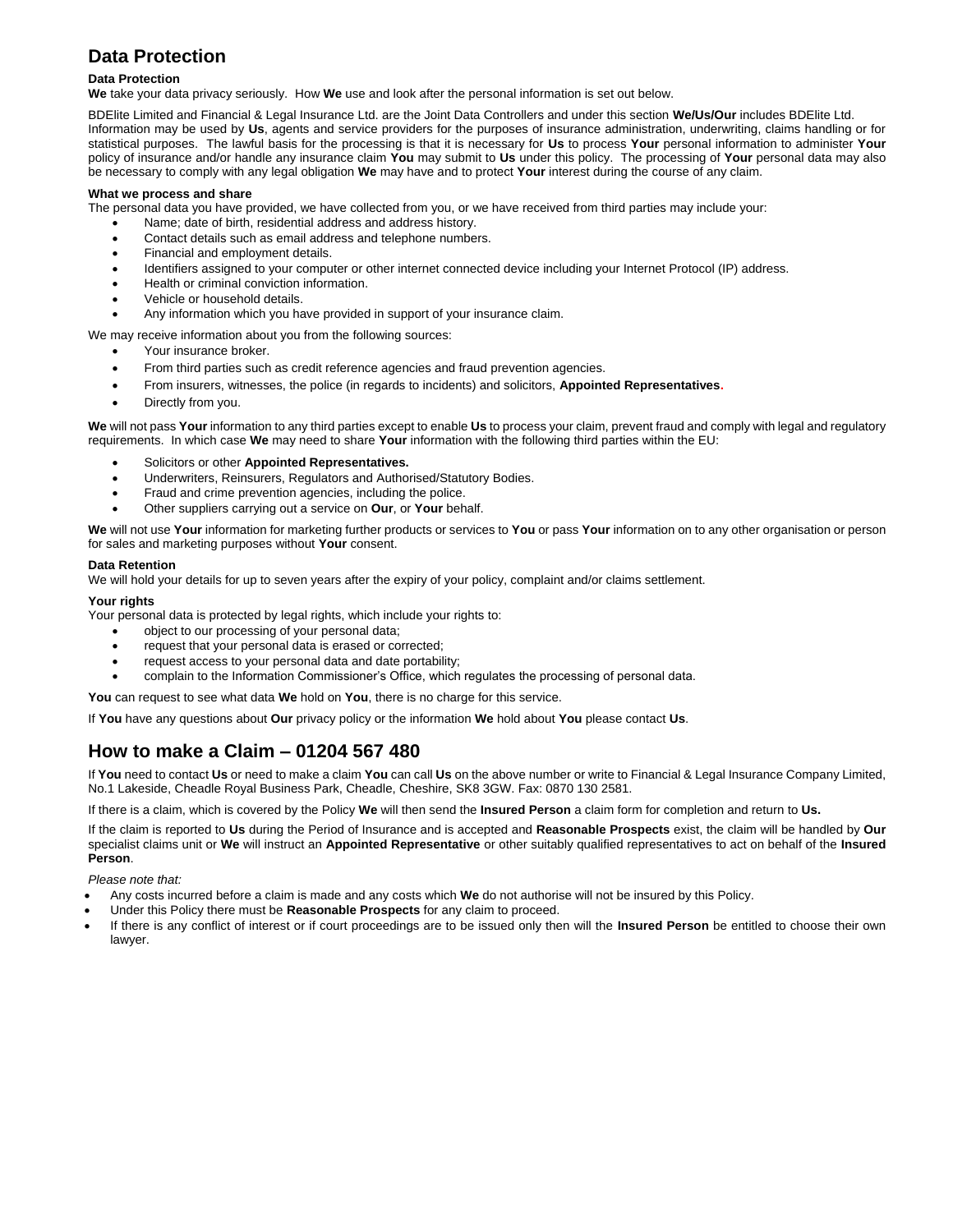# **How to make a Complaint**

**Our** aim is to provide a first class standard of service at all times.

If **You** feel that **You** have been let down and **You** wish to raise a complaint relating to the sale of the Policy, please contact **Your** insurance adviser.

If **You** feel that **We** have let **You** down and **You** wish to raise a complaint, please contact **Us** on 01204 567 480 or in writing to Financial & Legal Insurance Company Limited, No. 1 Lakeside, Cheadle Royal Business Park, Cheadle, Cheshire SK8 3GW.

**Our** staff will attempt to resolve **Your** complaint immediately. Where this is not possible, **We** will acknowledge **Your** complaint within 5 business days of receipt. If the complaint is not resolved within 4 weeks of receipt, **We** will write to **You** and let **You** know what further action **We** will take. **We** will aim to issue a final response letter within 8 weeks of receipt, if this is not possible **We** will write to **You** to explain. Upon receipt of the letter, if **You** remain dissatisfied **You** may refer **Your** complaint to the Financial Ombudsman Service. **You** can contact the Financial Ombudsman Service at:

Address: Financial Ombudsman Service, Exchange Tower, London, E14 9SR. Website: www.financial-ombudsman.org.uk Email: complaint.info@financial-ombudsman.org.uk Telephone: 0800 023 4567 or 0300 123 9123

The use of these facilities does not affect **Your** right to take legal action.

**Please read your policy document carefully and keep it in a safe place.**

BDElite Ltd. is registered in England, No. 7636844, Registered office: Atria, Spa Road, Bolton, BL1 4AG. Authorised and regulated by the Financial Conduct Authority for insurance distribution and claims management activities. Our firm's reference number is 797920. Our regulatory registration is recorded on the website www.fca.org.uk.

The insurance cover is underwritten by Financial & Legal Insurance Company Ltd. who are registered in England, No. 03034220. Authorised by the Prudential Regulation Authority and regulated by the Financial Conduct Authority and the Prudential Regulation Authority under number 202915.

BDELITE HOUSEHOLD & FAMILY LEGAL EXPENSES POLICY – SAFFRON V1 – NOVEMBER 2020